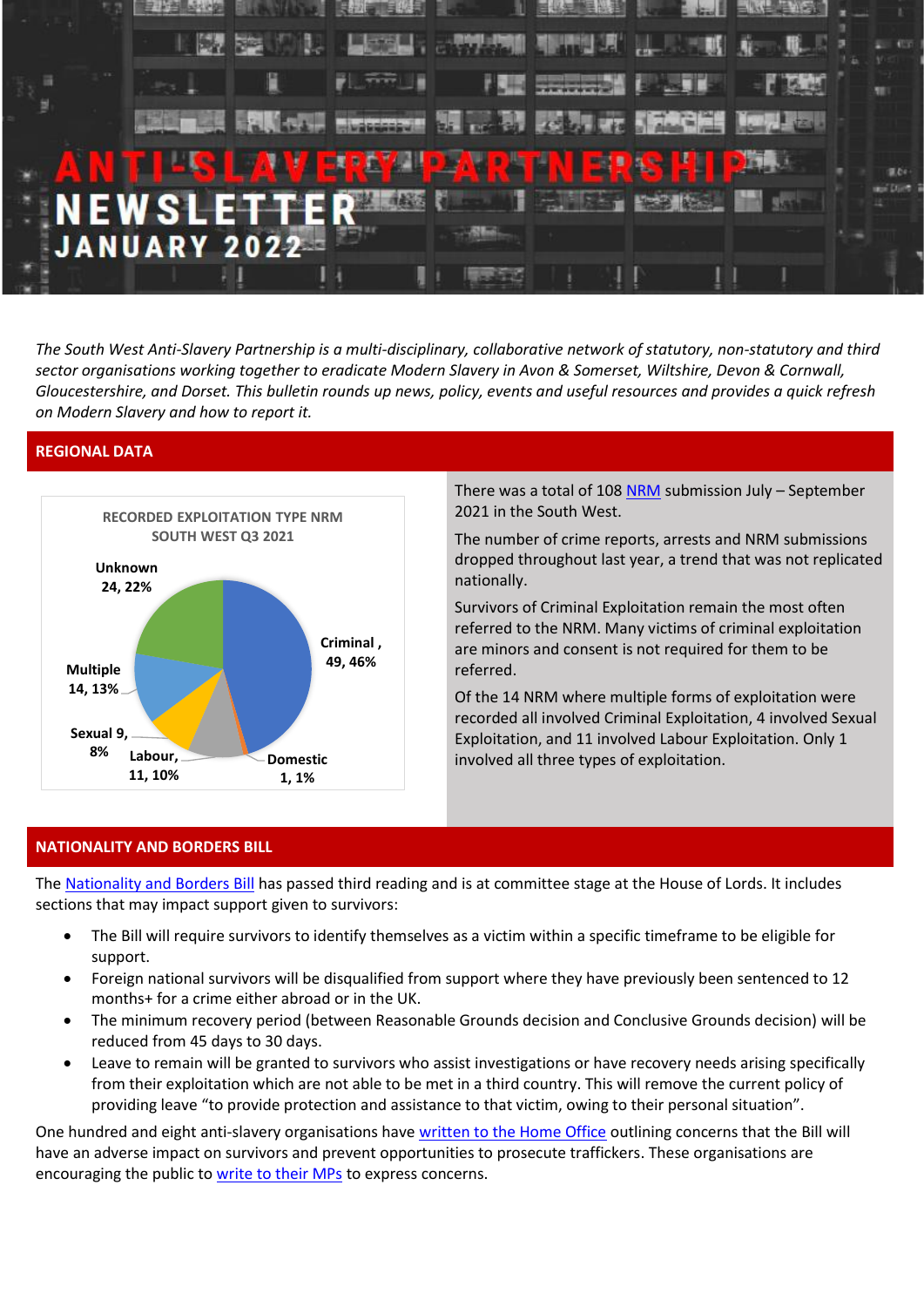#### **IMMIGRATION ENFORCEMENT COMPETENT AUTHORITY**

Having moved away from a dual competent authority assessing National Referral Mechanism applications in 2019, the Home Office in November 2021 created a new Immigration Enforcement Competent Authority that will make decisions for potential victims subject to immigration controls.

Several sector representatives have expressed concern at this move, including the Independent Anti-Slavery Commissioner Dame Sara Thornton who [wrote to the Home Secretary](http://www.antislaverycommissioner.co.uk/media/1695/letter_to_home_secretary_on_ieca_11_november_2021.pdf) expressing that '[t]here is significant risk that those victims of modern slavery whose cases are assessed by Immigration Enforcement will have their cases judged by considerations about their immigration status rather than their rights to protection as victims of serious crime'.

## **WILTSHIRE FUNDING SUCCESS**

Wiltshire police have been successful in a £22k bid to develop resources aimed at improving victim engagement, including the development of NRM booklets, advice leaflets and safety cards bespoke to the local area.

Funding has also been secured to provide accommodation to potential victims who do not want to immediately enter into the NRM. Pre-NRM places of safety are recognised as best practice increasing referrals into the NRM, engagement in the criminal justice system and improving outcomes for survivors. Other areas such as the [West Midlands](https://www.ipwm.org.uk/West-Midlands-AntiSlavery-Network/Pathway-Services/#:~:text=In%20Birmingham%2C%20The%20West%20Midlands%20Anti-Slavery%20Network%20can,the%20National%20Referral%20Mechanism%20or%20accessing%20other%20services.) have resourced permanent pre-NRM provisions.

## **UNSEEN BUSINESS SERVICES**

Unseen UK provides services to support businesses and statutory organisations to ensure they are doing everything they can to be transparent and mitigate risk.

- Training for staff and company directors
- Consultancy (including gap analysis, risk assessments, audits, worker interviews, supplier support)
- Business Portal (provides access to business-related concerns reported to the National Modern Slavery Helpline)
- Unseen Business Hub (membership to include regular webinars, trends etc on modern slavery and the chance to network with likeminded businesses)

To find out more visit th[e Unseen website.](https://www.unseenuk.org/working-with-businesses/)

## **RECENT PUBLICATIONS**

[Supporting survivors of Modern Slavery' annual report](https://www.salvationarmy.org.uk/sites/default/files/resources/2021-10/684%20SA%20Modern%20Slavery%20Report%202021%20FINAL%20NEW%20%281%29.pdf) - The Salvation Army

[The voice of British survivors of Modern Slavery](https://static1.squarespace.com/static/599abfb4e6f2e19ff048494f/t/617fb052b75f8164d23fb6f3/1635758164404/HTF+British+Survivors+of+Modern+Slavery+Report+Latest.pdf) – Human Trafficking Foundation

[Promoting racial equality, diversity and inclusion: action plan for the UK Modern Slavery Sector](https://bmeantislavery.org/wp-content/uploads/2021/07/BASNET-Race-EDI-Action-Plan.pdf) - BASNET

## **UPCOMING MEETINGS**

If you are interested in attending an Anti-Slavery Partnership meeting contact [coordinator@aspartnership.org.uk](mailto:coordinator@aspartnership.org.uk)

**Avon & Somerset Anti-Slavery Partnership** – Monday 7<sup>th</sup> February 1pm – 3pm

**Swindon & Wiltshire Anti-Slavery Partnership** – Tuesday 8<sup>th</sup> February – 10am – 11.30am

**Regional Anti-Slavery Partnership** – Wednesday 30<sup>th</sup> March 11am – 1pm

**Devon & Torbay Anti-Slavery Partnership** – Thursday 31<sup>st</sup> March 11am – 1pm